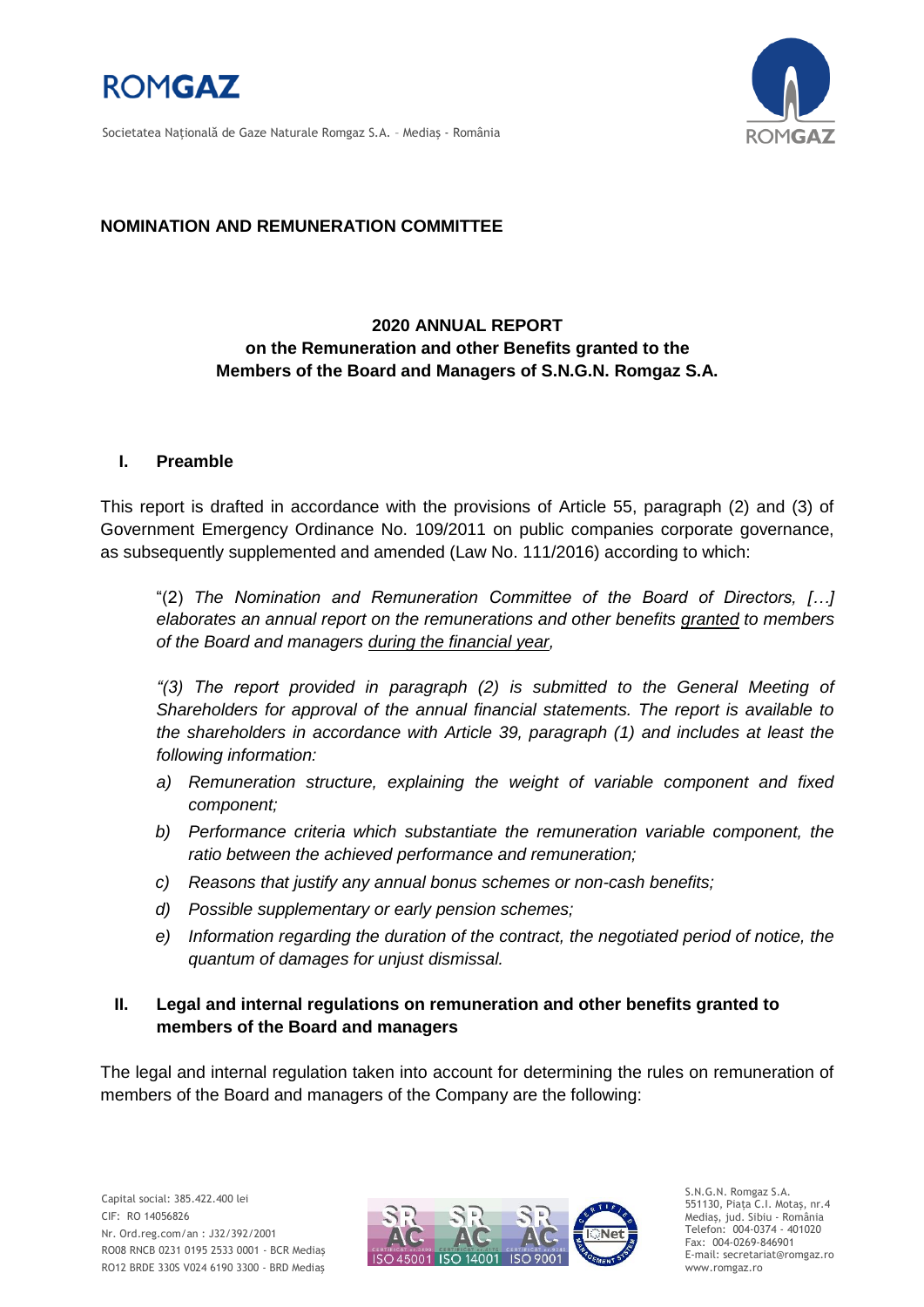### *1) Articles of Incorporation of the Company*

Article 12, paragraph (4), item d) provides as main power of the General Meeting of Shareholders ("GMS") "the election and dismissal of the Board of Directors' *members, and establishing their remuneration*".

#### *2) Company Law 31/1990, as subsequently supplemented and amended*

- Article 111, paragraph (2), item c) provides that GMS has to *"establish the remuneration of the Board of Directors' members for the current period […], if not established by the Articles of Incorporation";*
- Article 142, paragraph (2), item c) includes among the key powers of the Board of Directors that cannot be delegated to managers "*the appointment and dismissal of managers and establishment of managers remuneration'';*
- Article 153^18, paragraph (1), provides that: "*The remuneration of the Board of Directors' members is established either by Articles of Incorporation or by resolution of the General Meeting of Shareholders"*;
- Article 153^18, paragraph (4) provides that: "(4) *The General Meeting of Shareholders, the Board of Directors, respectively […] and, if the case may be, the Remuneration Committee, shall ensure, when establishing the remuneration and other benefits, that these are in accordance with the specific duties of the respective persons and with the economic status of the company".*

## *3) Government Emergency Ordinance No. 109/2011 on public companies corporate governance, as subsequently supplemented and amended, approved by Law No. 111/2016*

- Article 37, paragraph (1) provides that: "*The remuneration of Board of Directors' members […] is established by the General Meeting of Shareholders in terms of structure and within limits specified in paragraph (2) and (4.)";*
- Article 37, paragraph (2) provides that: "*The remuneration of non-executive members of the Board of Directors […] consists of a fixed monthly allowance and a variable component. The fixed monthly allowance shall not exceed twice the average of the gross monthly average salary over the last 12 month for work carried out in accordance with the company's main business, at the level of class of activity, in accordance with the classification of activities of the national economy, as communicated by the National Institute of Statistics, prior to nomination.*

*The variable component is established based on financial and non-financial performance indicators negotiated and approved by the General Meeting of Shareholders, which are not similar to the performance indicators approved for executive members, determined in compliance with the methodology provided in*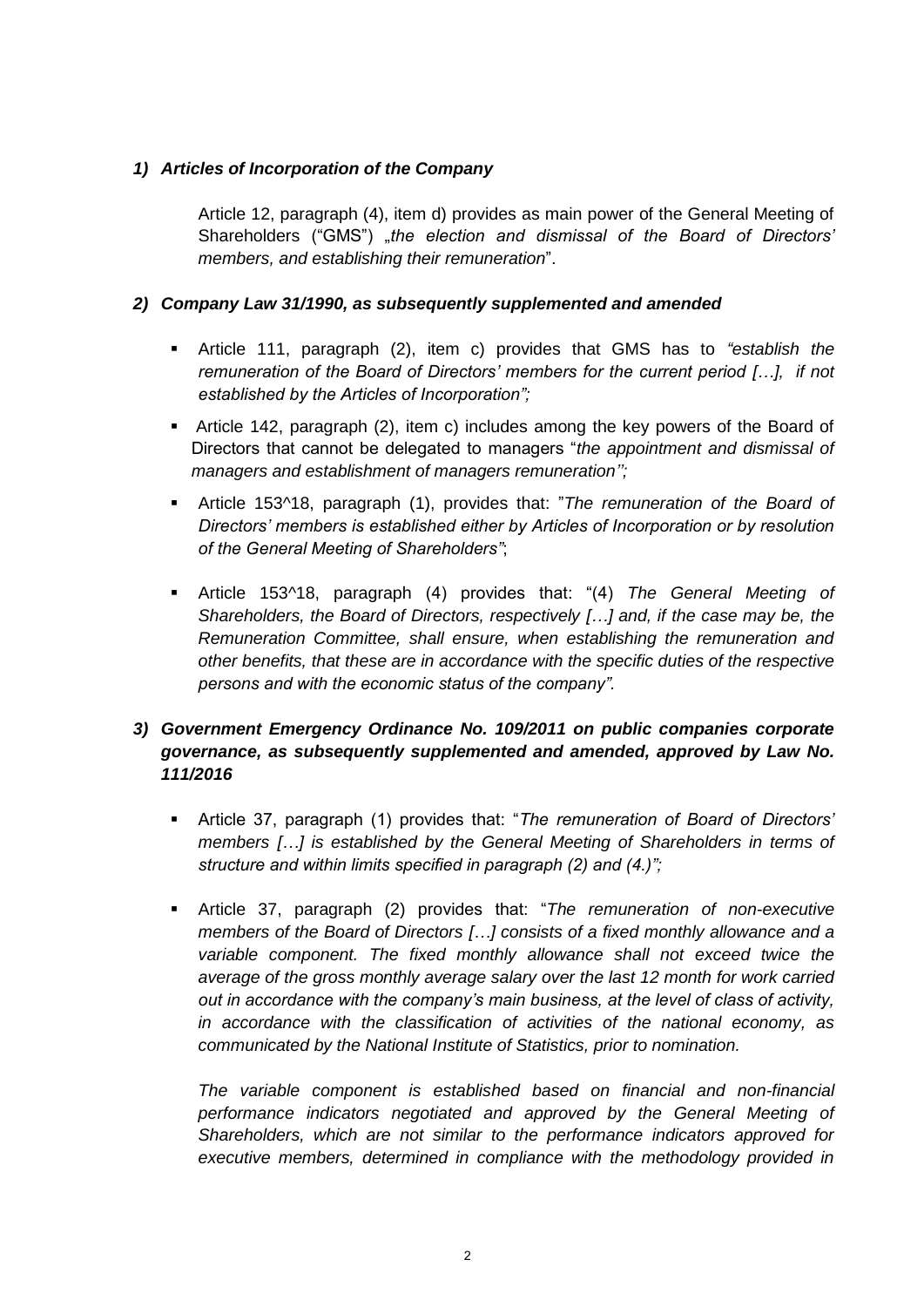*Article 3^1, paragraph (5), and which are also aiming for a long term sustainability of the company, and compliance with the principle of good governance. The variable component for non-executive members cannot exceed a maximum of* 

*12-monthly fixed remuneration";*

 Article 37, paragraph (3) provides as follows: "*The remuneration of the executive members of the Board of Directors […] consists of a monthly fixed allowance that shall not exceed six times the average of the monthly gross average salary over the last 12 months for the work carried out in accordance with the company's main business, at the level of class of activity, in accordance with the classification of activities of the national economy, as communicated by the National Institute of Statistics, prior to nomination and a variable component.*

*The variable component is established based on financial and non-financial performance indicators negotiated and approved by the General Meeting of Shareholders, which are not similar to the performance indicators approved for non-executive members, determined in compliance with the methodology provided in Article 3^1, paragraph (5).*

- Article 37, paragraph (4) provides that "*the variable component of the remuneration of the Board of Directors' members […] is annually revised in accordance with the level of achievement of the objectives provided in the governance plan and the level of fulfilment of the financial and non-financial performance indicators approved by the General Meeting of Shareholders, attached to the Contract of Mandate"*;
- Article 37 paragraph (5) provides as follows: "*The General Meeting of Shareholders shall ensure, when establishing the fixed monthly allowance for each member of the Board […] as established pursuant to paragraph (2) and (4), that these are in accordance with the specific duties, the responsibilities within the advisory committees, the number of meetings, objectives and performance criteria provided in the contract of mandate;*
- Article 38, paragraph (1) provides as follows "*the remuneration of the members of the Board is set by the Board of Directors and cannot exceed the level of remuneration set for the executive members of the Board of Directors. It represents the sole remuneration form for the managers serving also as members of the Board";*
- Article 38, paragraph (2) provides as follows "*the remuneration consists of a monthly fixed allowance set within the limits provided in Article 37, paragraph (3) and a variable component representing a participation share to the company's net profit, granting of shares, stock-options or an equivalent scheme, a pension scheme or another form of remuneration based on performance indicators";*
- Article 38, paragraph (2) provides as follows "*The approved financial and nonfinancial performance indicators represent elements for determining the variable component of remuneration for the company's directors";*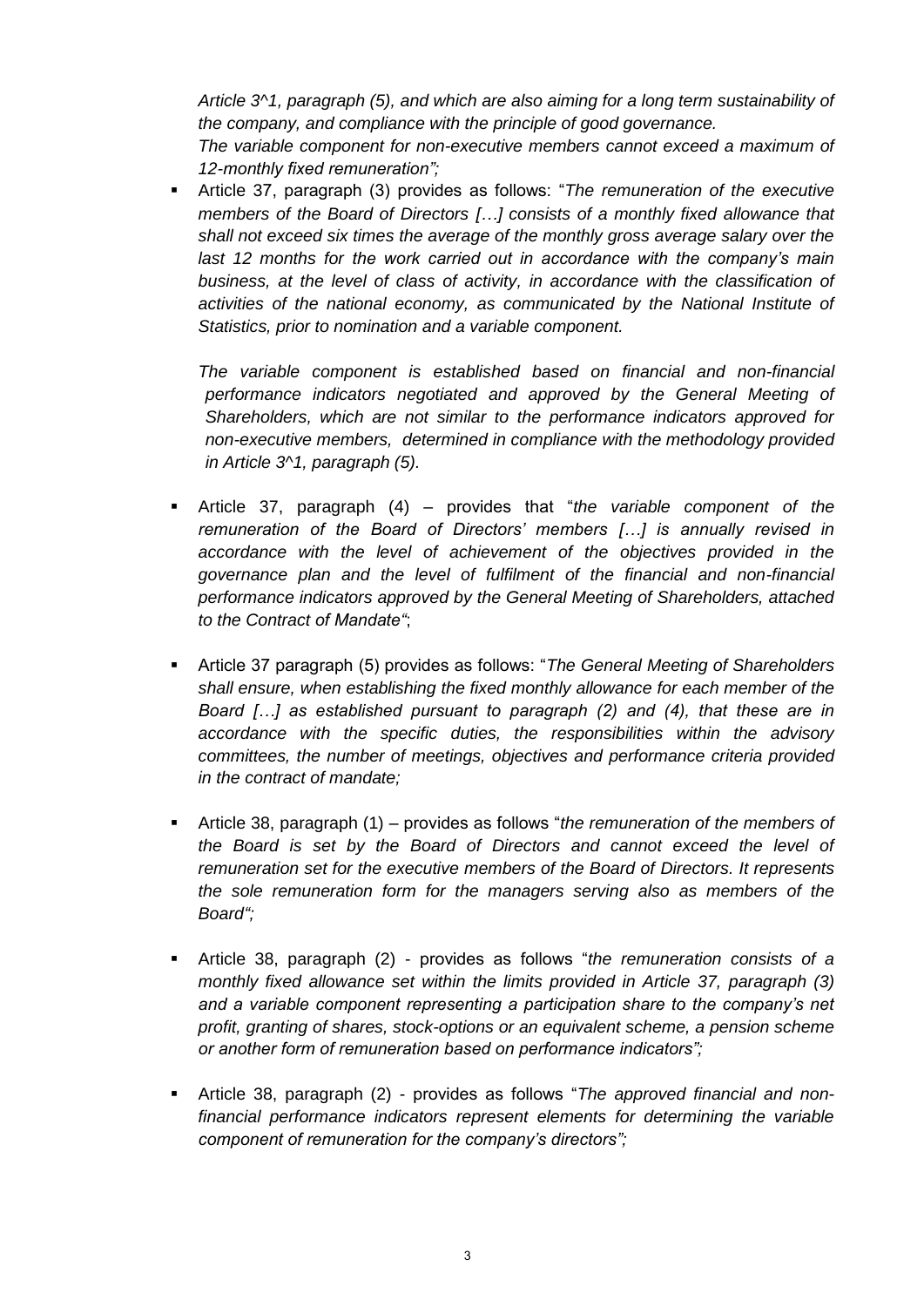- Article 39, paragraph (1) provides as follows: *"Remuneration and other benefits granted in accordance with the law and the contract of mandate to directors and managers in one tier system […] shall be recorded in the annual financial statements and in the annual report of the nomination and remuneration committee, and Board of Directors […] and will include the remuneration and other benefits granted by the company and its subsidiaries*";
- Article 39, paragraph (3) provides as follows: "*The remuneration policy and criteria for the members of the Board and managers, in a one tier system […] as well as the level of remuneration and other benefits granted to each member of the Board and managers, are made available to the public on the company's web page, by the chairman of the Board of Directors […]".*

#### *4) GMS and Board of Directors' Resolutions*

- GMS Resolutions appointing the members of the Board of Directors holding that position during 2020, and approving the form of the director' agreement (during 2020):
	- Resolution No.11 of December 23, 2019 electing following persons as interim members of the Board of Directors for a four months mandate: Mr. Jude Aristotel Marius; Mrs. Stan-Olteanu Manuela-Petronela; Mr. Hărăbor Tudorel; Mr. Marin Marius-Dumitru; Mr. Botond Balazs, establishing the fixed monthly gross allowance and approving the form of the contract of mandate;
	- OGMS Resolution No. 8 of July 6, 2018, Mr. Ciobanu Romeo-Cristian and Mr. Jansen Petrus Antonius Maria reconfirming as board members, continuing their four years mandate;
	- Resolution No. 5 of April 13, 2020, approving the extension of the mandates for the interim board members for a period of two months from their expiry date;
	- Resolution No. 8 of June 25, 2020, electing following persons as interim members of the Board of Directors for a four month mandate: Mrs. Stan-Olteanu Manuela-Petronela; Mr. Jude Aristotel Marius; Mr. Simescu Nicolae Bogdan; Mr. Marin Marius-Dumitru; Mr. Botond Balazs, establishing the fixed monthly gross allowance and approving the form of the contract of mandate;
	- Resolution No. 12 of October 23, 2020, approving the extension of the mandates for the interim board members for a period of two months from their expiry date;
	- Resolution No. 14 of December 21, 2020, following the cumulative vote, appointing the following persons as interim members of the Board for a four years mandate: Mr. Jude Aristotel Marius; Mr. Marin Marius- Dumitru; Mrs. Stan-Olteanu Manuela-Petronela; Mr. Botond Balazs; Mr. Simescu Nicolae Bogdan, approving the form and content of the contract of mandate;
- GMS Resolution No.14 of August 26, 2013 setting the general limits for the remuneration of the Chief Executive Officer;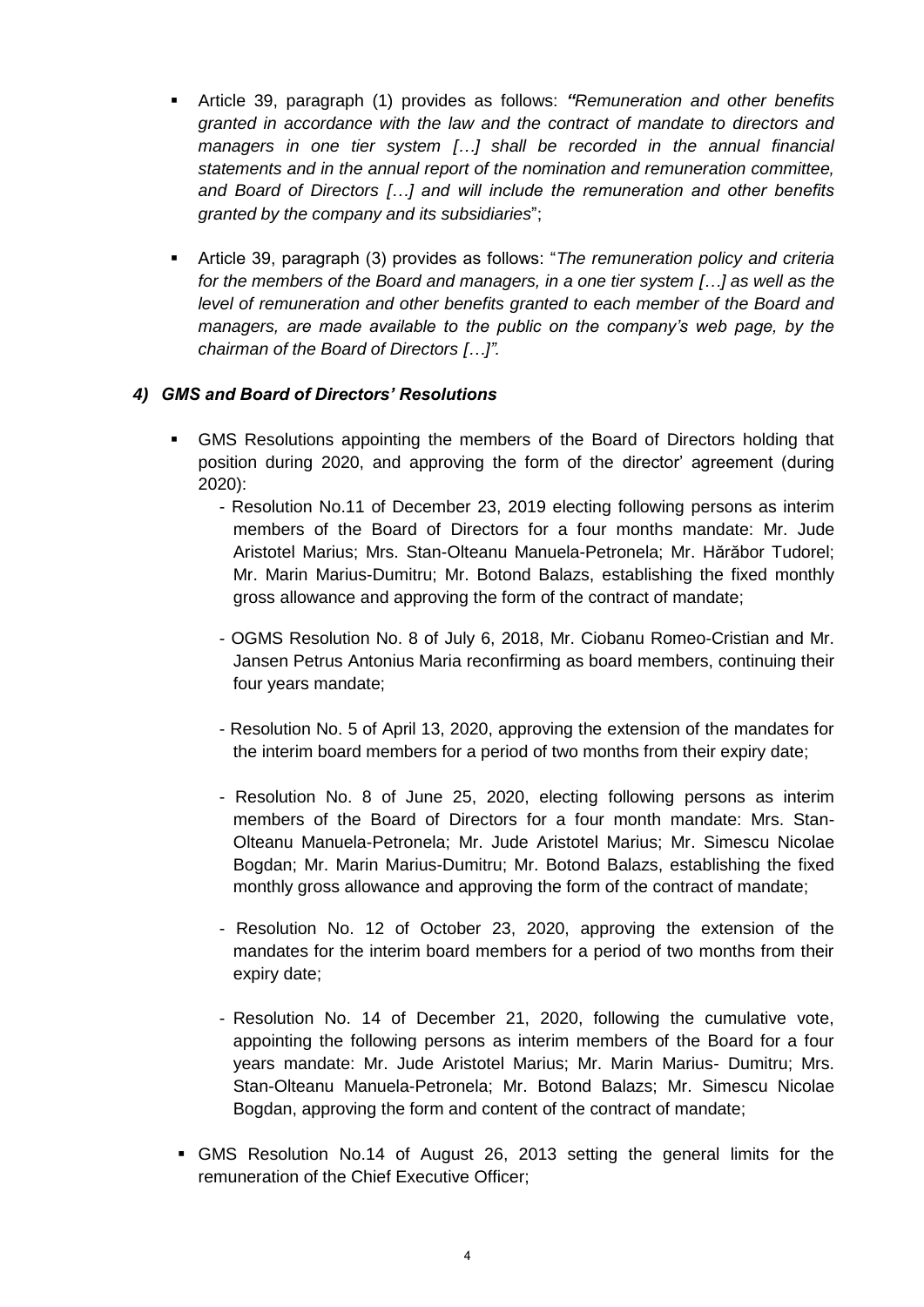- **Board of Directors Resolutions concerning the company's managers the Chief** Executive Officer, the Deputy Chief Executive Officer and the Chief Financial Officer:
	- Resolution No. 45 of October 1, 2018 appointing Mr. Volintiru Constantin Adrian as Chief Executive Officer for a mandate of four years;
	- Resolution No. 48 of October 9, 2018 approving the contract of mandate for the Chief Executive Officer;
	- Resolution No. 32 of August 26, 2020 appointing Mr. Pena Daniel Corneliu for the position of Deputy Chief Executive Officer with an interim mandate, for a period of two months, starting with August 28, 2020 until October 26, 2020, establishing a fixed monthly gross allowance;
	- Resolution No. 39 of September 30, 2020, establishing a fixed monthly gross allowance starting with September 30, 2021, considering the request of the Deputy Chief Executive Officer and the information of The Nomination and Remuneration Committee, approving the contract of mandate of Mr. Pena Daniel Corneliu as Deputy Chief Executive Officer in the form annexed to the information of the Nomination and Remuneration Committee;
	- Resolution No. 41 of October 14, 2020, extending the interim mandate of Mr. Pena Daniel Corneliu as Deputy Chief Executive Officer, by 120 days, namely until February 24, 2021, and establishing the fixed monthly gross allowance for the period October 27, 2020 – February 24, 2021;
	- Resolution No. 50 of December 9, 2020, appointing Mr. Popescu Razvan as chief Financial Officer, with an interim mandate for a period of four months, starting with December 14, 2020, establishing the fixed monthly gross allowance and approving the contract of mandate due to be concluded with the Chief Financial Officer until December 14, 2020;
	- Resolution No. 53 of December 14, 2020, approving the contract of mandate due to be signed between S.N.G.N. ROMGAZ S.A. and the Chief Financial Officer with an interim mandate.

## *III. Composition of the Nomination and Remuneration Committee*

The Nomination and Remuneration Committee (NRC) assists the Board of Directors to fulfil its responsibilities as regards the composition and structure of the Board, the selection and remuneration of the members of the Board and managers.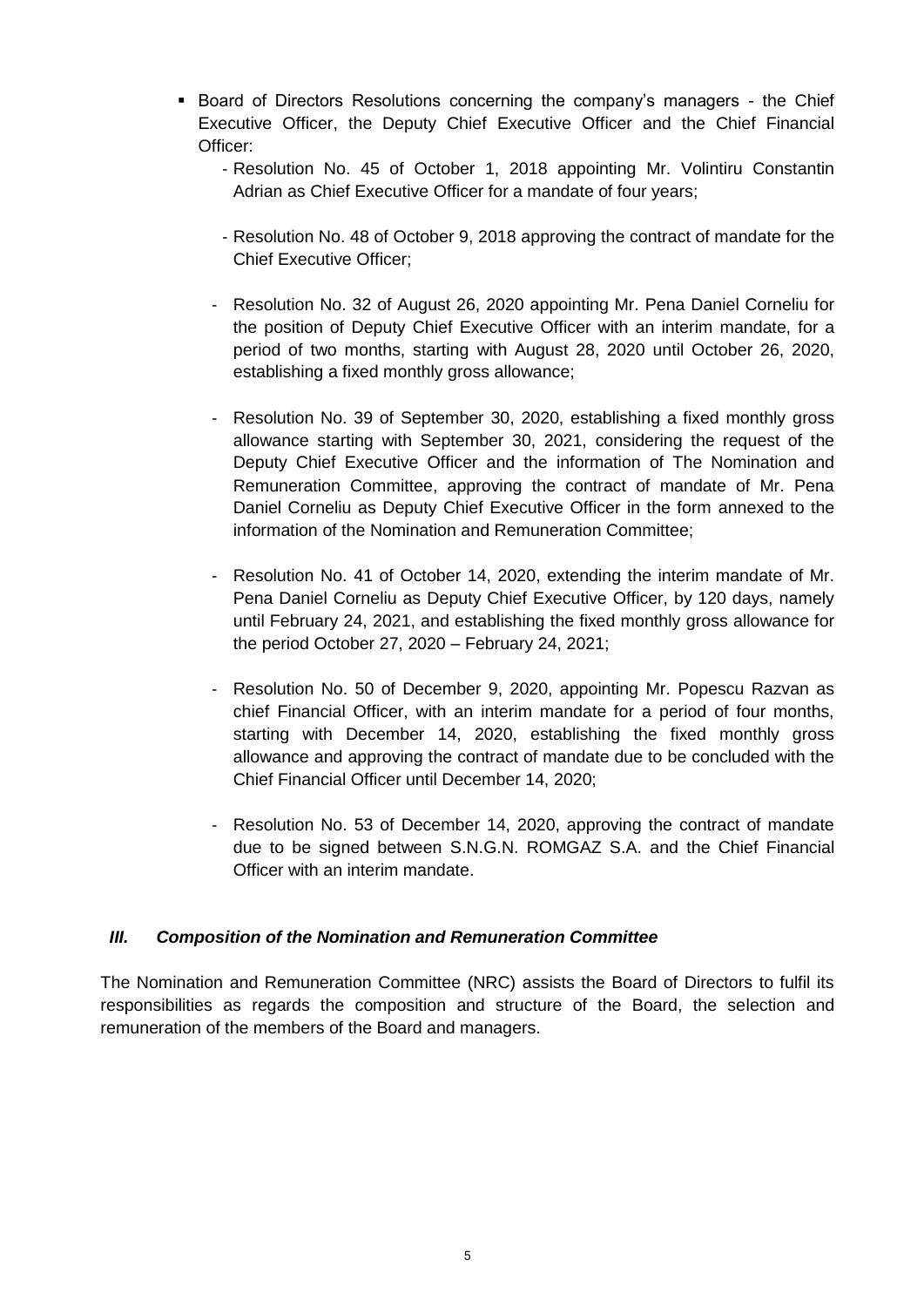*The current composition of the NRC as of December 31, 2020 is as follows:*

| <b>Item</b> | <b>Name and Surname</b>      | <b>Position</b> |
|-------------|------------------------------|-----------------|
|             | Ciobanu Romeo Cristian       | Chairman        |
| 2           | <b>Balazs Botond</b>         | <b>Member</b>   |
| 3           | Jansen Petrus Antonius Maria | <b>Member</b>   |
| 4           | <b>Jude Aristotel Marius</b> | Member          |
| 5           | <b>Marin Marius Dumitru</b>  | Member          |

*Composition of the Committee as of December 31, 2019 was as follows:* 

| <b>Item</b>   | <b>Name and Surname</b>        | <b>Position</b> |
|---------------|--------------------------------|-----------------|
|               | <b>Balazs Botond</b>           | Chairman        |
| $\mathcal{P}$ | <b>Harabor Tudorel</b>         | Member          |
| 3             | Stan-Olteanu Manuela-Petronela | <b>Member</b>   |
|               |                                |                 |

During 2020, the composition of NRC underwent changes mainly due to changes within the Board of Directors, namely:

- April 22, 2020: By Resolution No. 15, the Board of Directors approved the composition of NRC as follows: Mr. Ciobanu Romeo Cristian – chairman, Mrs. Stan-Olteanu Manuela-Petronela - member, Mr. Harabor Tudorel - member, Mr. Balazs Botond - member;
- July 1, 2020: By Resolution No. 22, the Board of Directors approved the composition of NRC as follows: Mr. Ciobanu Romeo Cristian - chairman, Mr. Balazs Botond – member, Mr. Jansen Petrus Antonius Maria - member, Mr. Simescu Nicolae Bogdan – member, Mrs. Stan-Olteanu Manuela-Petronela – member;
- November 3, 2020: By Resolution No. 44, the Board of Directors approved the composition of NRC as follows: Mr. Ciobanu Romeo Cristian – chairman, Mr. Balazs Botond – member, Mr. Jansen Petrus Antonius Maria - member, Mr. Jude Artistotel Marius – member, Mr. Marin Marius Dumitru – member;
- December 28, 2020: By Resolution No. 57, the Board of Directors approved the composition of NRC as follows: Mr. Ciobanu Romeo Cristian – chairman, Mr. Balazs Botond – member, Mr. Jansen Petrus Antonius Maria - member, Mr. Jude Artistotel Marius – member, Mr. Marin Marius Dumitru – member;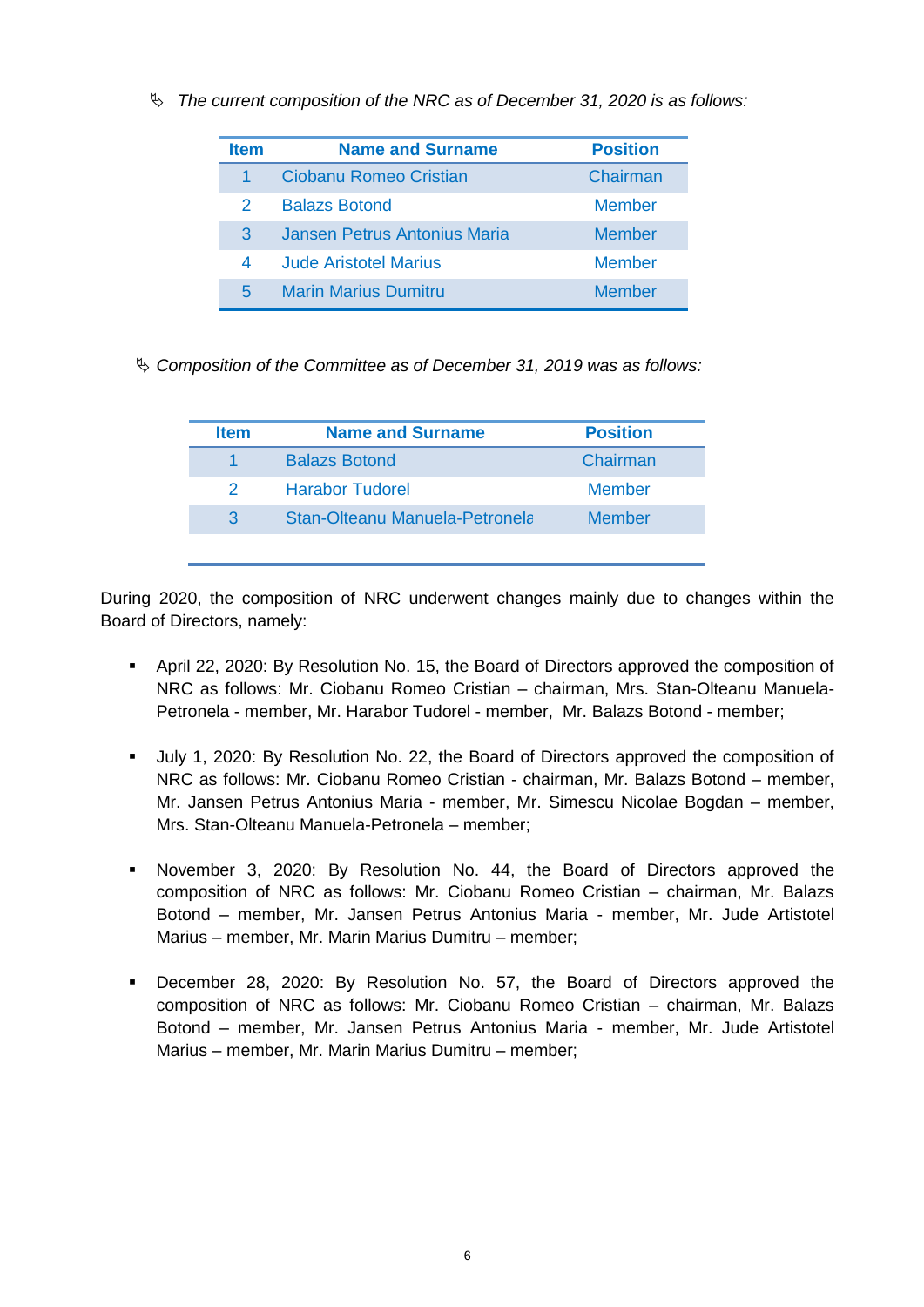## **IV.** *Remuneration structure and its quantum, the share of each component of remuneration related to members of the Board and managers*

During 2020:

- the Board members received, for the activity developed by them, a monthly fixed remuneration in accordance with the director's agreements in force for each member;
- the CEO received a fixed monthly allowance for his activity;
- the interim Deputy CEO received a fixed monthly allowance for his activity;
- the Interim CFO received a fixed monthly allowance for his activity;
- the fixed allowance for the members of the Board of Directors as well as the general limits for the CEO's remuneration were approved by the GSM;
- the allowance allowance was not granted to the Board members;
- the Board members did not benefit from the professional liability during 2020;
- the managers did not benefit from a Directors & Officer Liability type of professional liability insurance, at the expense of the company;

### **4.1. The structure of remuneration granted to non-executive members of the Board of the Directors**

The total net remuneration related to all non-executive Board members of the company for 2020 was in amount of **RON 953,172**.

**4.1.1. The fixed monthly remuneration** was established in accordance with the abovementioned legal provisions and as provided in the director's agreements approved by the appropriate GSM Resolutions.

The fixed net remuneration granted to all non-executive Board members of the Company for 2020 and related exclusively to 2020 was in amount of **RON 953,172.**

**4.1.2. The variable remuneration**. By the date of this Report no variable remuneration was granted for 2020.

**4.1.3 The net fixed remuneration related to each member of the Board** is detailed in the table below:

|                                            |                                |                           |                                           | <b>Variable Remuneration</b>              | <b>Other</b>                                 |                                          |  |
|--------------------------------------------|--------------------------------|---------------------------|-------------------------------------------|-------------------------------------------|----------------------------------------------|------------------------------------------|--|
| Name and surname remunerati<br><b>Item</b> |                                | <b>Fixed</b><br><b>on</b> | <b>Related to</b><br>2019 paid in<br>2020 | <b>Related to</b><br>2020 paid in<br>2020 | <b>Related to</b><br>2020<br>paid<br>in 2021 | <b>benefits</b><br>under the<br>agreemen |  |
|                                            |                                |                           |                                           |                                           |                                              |                                          |  |
| 1                                          | <b>Jude Aristotel Marius</b>   |                           | 139,141                                   |                                           | $\overline{\phantom{a}}$                     |                                          |  |
| 2                                          | <b>Marin</b><br><b>Dumitru</b> | Marius-                   | 139,141                                   |                                           | ۰                                            | ۰                                        |  |
| 3                                          | Stan-<br>Manuela-Petronela     | <b>Olteanu</b>            | 139,141                                   |                                           |                                              |                                          |  |
| 4                                          | <b>Balazs Botond</b>           |                           | 139,141                                   |                                           |                                              |                                          |  |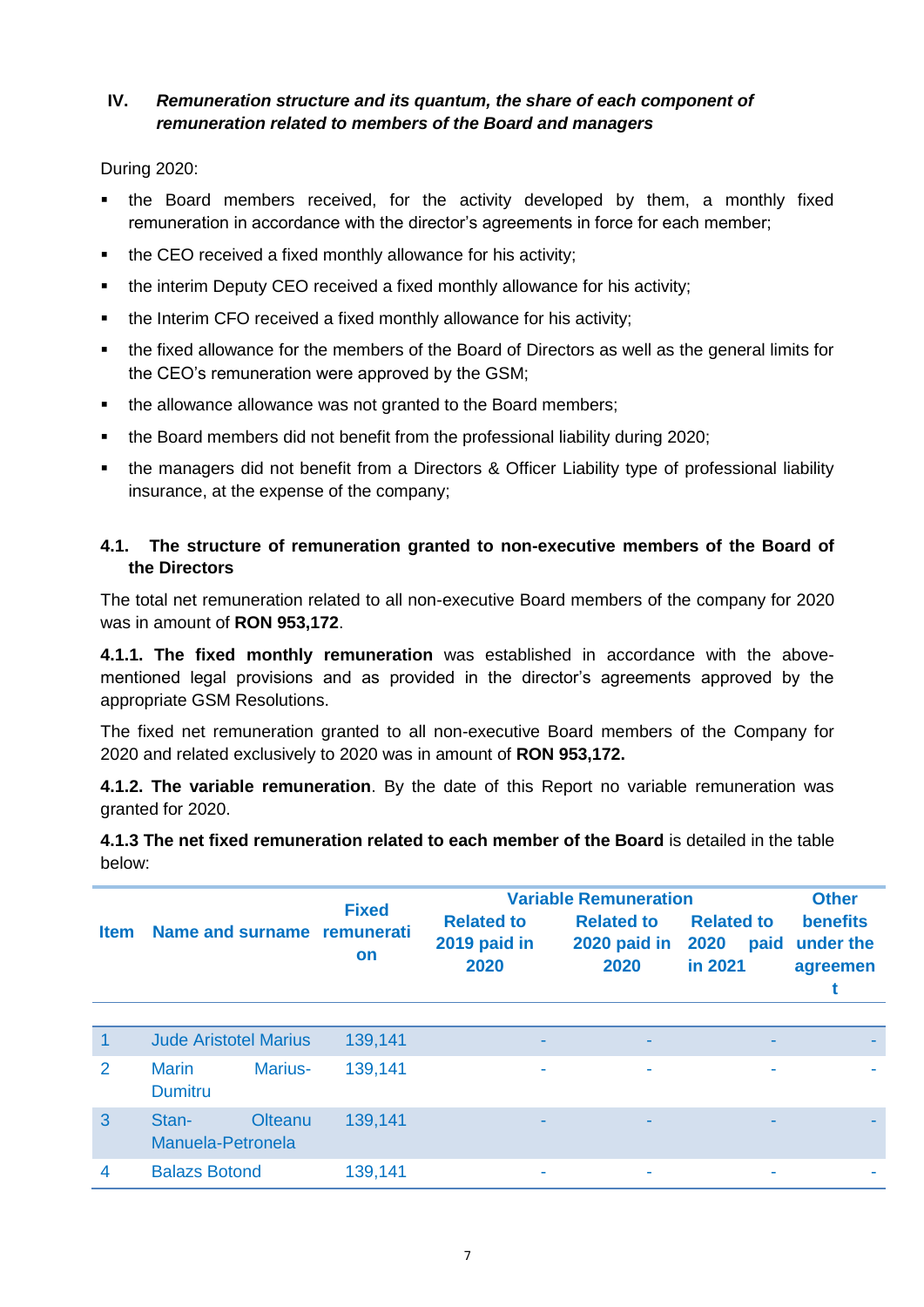| 5 | <b>Simescu</b><br><b>Bodgan</b> | <b>Nicolae</b> | 72,103   | ٠              | ٠                        | ۰ |
|---|---------------------------------|----------------|----------|----------------|--------------------------|---|
| 6 | Ciobanu<br><b>Cristian</b>      | Romeo          | 128, 733 | $\blacksquare$ | $\overline{\phantom{a}}$ |   |
|   | Jansen<br><b>Antonius Maria</b> | <b>Petrus</b>  | 128,733  | ۰              | ٠                        |   |
| 8 | <b>Harabor Tudorel</b>          |                | 67,039   | $\blacksquare$ | $\blacksquare$           |   |

**4.1.4. The general performance objectives** in accordance with the Income and Expenditure Budget approved by the Shareholders of the Company.

## **4.2. The structure of the remuneration granted to the managers of the Company**

The remuneration of the Company's managers was established by the Board of Directors in the contracts of mandate concluded with each person.

**The total fixed net remuneration** for the Company's managers for 2020 was in amount of **RON 522,400**.

No **variable remuneration** was granted for 2020.

#### **4.2.1. Remuneration granted to the CEO**

**The fixed monthly remuneration** was granted in accordance with the above-mentioned legal provisions and the Contract of mandate.

The net fixed remuneration was in amount of **RON 388,576**.

No **variable remuneration** was granted for 2020.

**Other benefits** entitled to for 2020 under the contract: rent (net RON 4,786), utilities (net RON 1,219), optional health insurance (gross RON 1,049.62).

#### **4.2.2. Remuneration granted to the interim Deputy CEO**

**The fixed monthly remuneration** was granted in accordance with the above-mentioned legal provisions and the Contract of mandate.

The net fixed remuneration was in amount of **RON 118,650**.

No **variable remuneration** was granted for 2020.

**Other benefits** entitled to for 2020 under the contract: rent (net RON 27,370), optional health insurance (gross RON 477.10)

#### **4.2.3. Remuneration granted to the interim CFO**

**The fixed monthly remuneration** was granted in accordance with the above-mentioned legal provisions and the Contract of mandate.

The net fixed remuneration was in amount of **RON 15,174**.

No **variable remuneration** was granted for 2020.

**Other benefits** entitled to for 2020 under the contract: rent (net RON 1,750), optional health insurance (gross RON 95.42).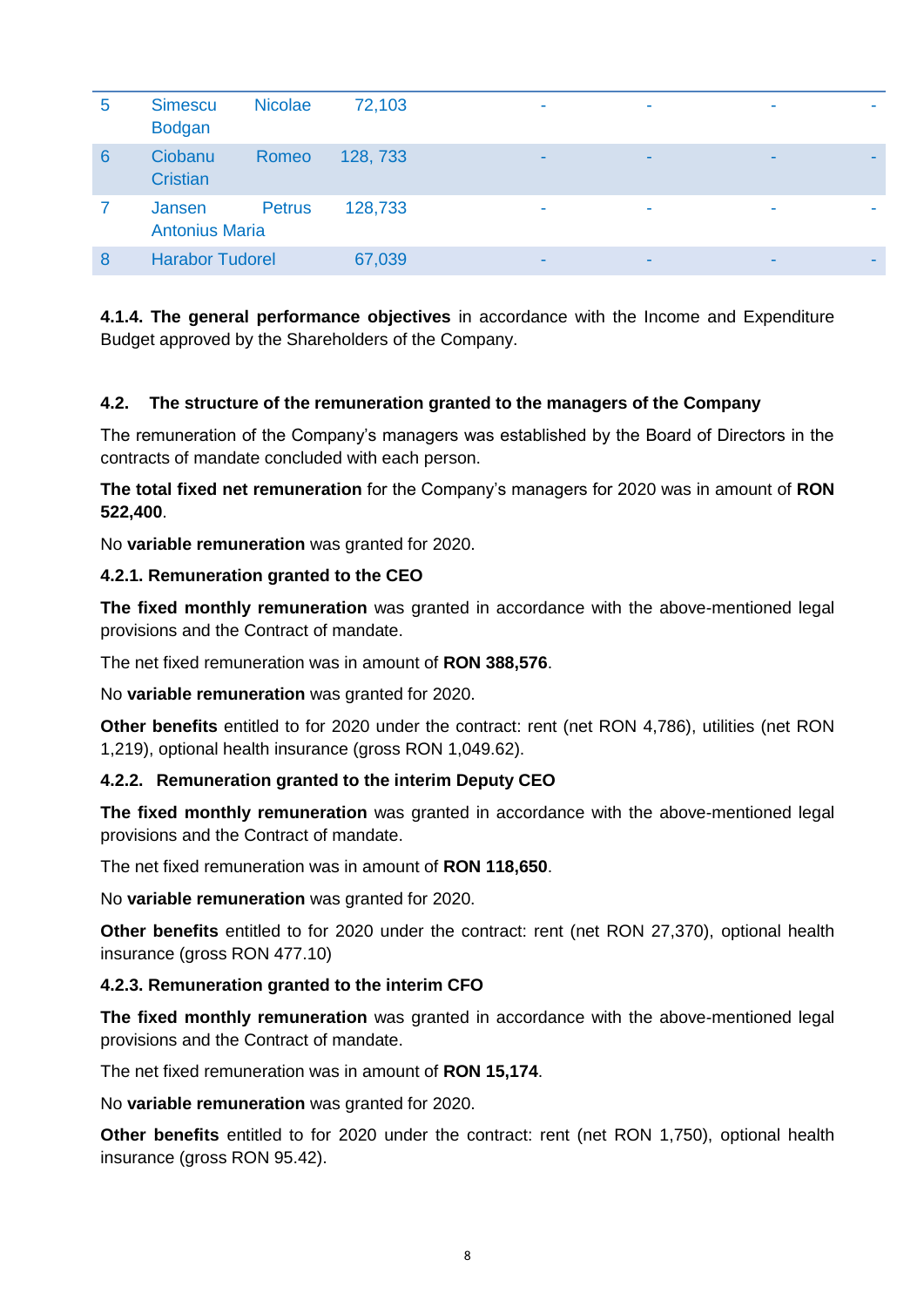## **V.** *Information regarding the directors' agreements and the contracts of mandate*

# **5.1. Director's Agreement**

The Directors' Agreements were concluded for a four (4) years' period and the Contracts of mandate for interim directors were concluded for periods shorter than 4 months or less.

The status of the directors' agreements for the Board members who served on the Board during 2020 is described below:

| <b>Ite</b>      | <b>Name and Surname</b>                           | <b>Effective Date</b>                  | <b>Termination</b>                     | <b>Appointment/reconf</b>                                           | <b>Agreement</b> |
|-----------------|---------------------------------------------------|----------------------------------------|----------------------------------------|---------------------------------------------------------------------|------------------|
| m               |                                                   | of Agreement                           | date of                                | <b>irmation document</b>                                            | termination      |
|                 |                                                   |                                        | agreement                              |                                                                     | before expiry    |
| $\overline{1}$  | <b>Jude Aristotel Marius</b>                      | 24.12.2019<br>26.06.2020<br>27.12.2020 | 25.06.2020<br>26.12.2020<br>27.04.2021 | <b>OGMS No.</b><br>11/23.12.2019;<br>8/25.06.2020;<br>14/21.12.2020 |                  |
| $\overline{2}$  | <b>Marin</b><br>Marius-<br><b>Dumitru</b>         | 24.12.2019<br>26.06.2020<br>27.12.2020 | 25.06.2020<br>26.12.2020<br>27.04.2021 | <b>OGMS No.</b><br>11/23.12.2019;<br>8/25.06.2020;<br>14/21.12.2020 |                  |
| $\overline{4}$  | <b>Stan-Olteanu</b><br>Manuela-Petronela          | 24.12.2019<br>26.06.2020<br>27.12.2020 | 25.06.2020<br>26.12.2020<br>27.04.2021 | <b>OGMS No.</b><br>11/23.12.2019;<br>8/25.06.2020;<br>14/21.12.2020 |                  |
| 5               | <b>Balazs Botond</b>                              | 24.12.2019<br>26.06.2020<br>27.12.2020 | 25.06.2020<br>26.12.2020<br>27.04.2021 | <b>OGMS No.</b><br>11/23.12.2019;<br>8/25.06.2020;<br>14/21.12.2020 |                  |
| $6\phantom{1}6$ | <b>Simescu</b><br><b>Nicolae</b><br><b>Bogdan</b> | 26.06.2020<br>27.12.2020               | 26.12.2020<br>27.04.2021               | <b>OGMS No.</b><br>8/25.06.2020;<br>14/21.12.2020                   |                  |
| $\overline{7}$  | Ciobanu<br>Romeo<br><b>Cristian</b>               | 07.07.2018                             | 07.07.2022                             | <b>OGMS No.</b><br>8/6.07.2018;<br>6/26.06.2019                     |                  |
| 8               | <b>Petrus</b><br>Jansen<br><b>Antonius Maria</b>  | 07.07.2018                             | 07.07.2022                             | <b>OGMS No.</b><br>8/6.07.2018;<br>6/26.06.2019                     |                  |
| 8               | <b>Harabor Tudorel</b>                            | 24.12.2019                             | 24.04.2020                             | <b>OGMS No.</b><br>11/23.12.2019                                    |                  |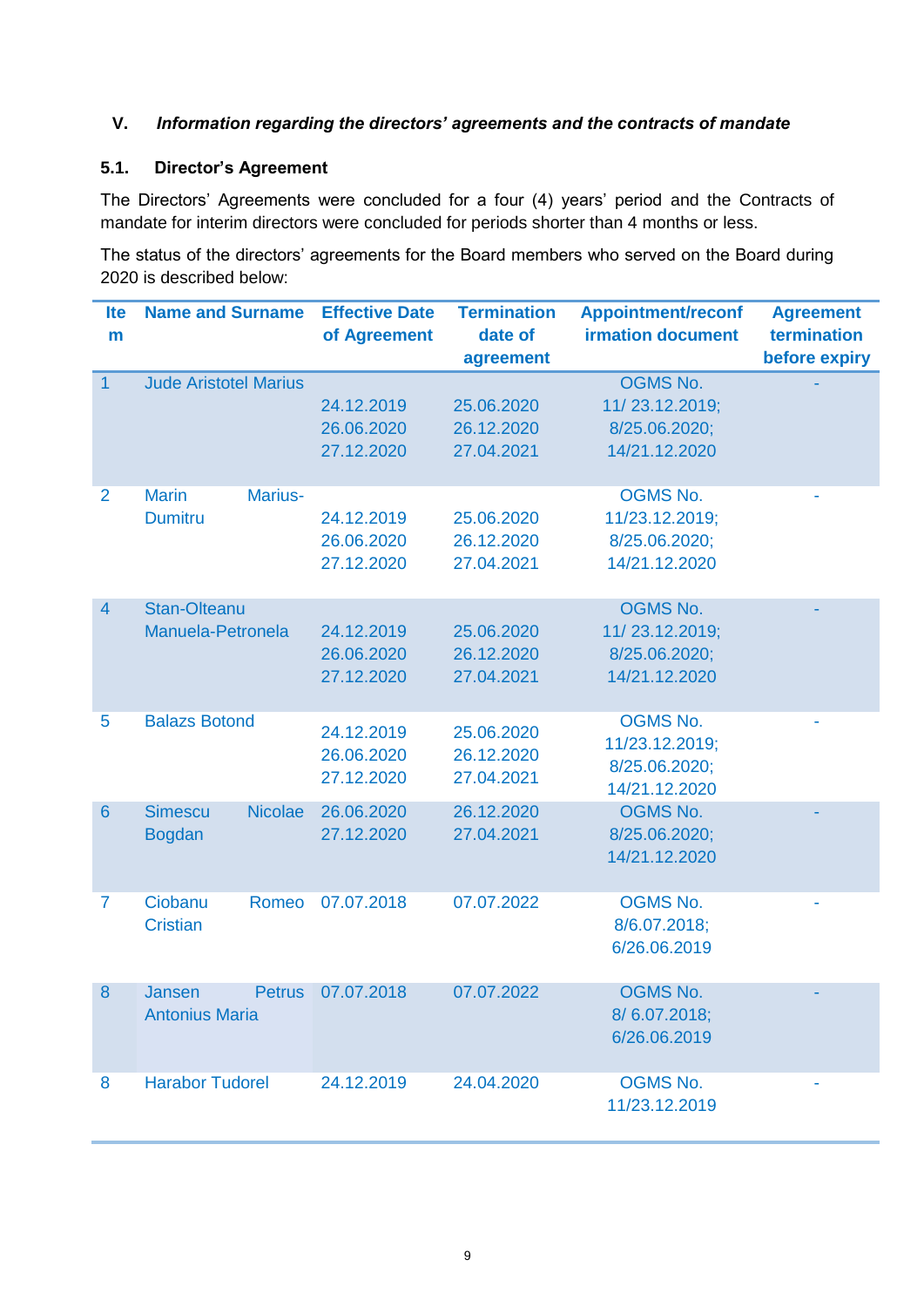The Director's agreements include clauses on:

- **Compensation for unjust dismissal;**
- A 30 days' notice in case a Board member resigns;
- **•** Other rights:
	- $\triangleright$  the right to settle the expenditures related to the execution of the mandate (expenditures related to accommodation, allowance per-diem, transportation and other expenses related to the fulfilment of the mandate and regardless if they were made locally or abroad, as well as the use of inventory items/fixed assets necessary for the performance of the activity;
	- $\triangleright$  the right to benefit from a professional liability insurance.

During 2020 no Board member was revoked due to non-fulfilment of obligations under the agreement.

#### **5.2. Contracts of Mandate**

The Contracts of Mandate for the Company's Managers are concluded for a 4 (four) years' period maximum. In accordance with the law, the duration of the interim Board members' mandate is of 4 months, and may be extended, on reasonable grounds, up to 6 months.

By Resolution No. 45 of October 1, 2018, the Board of Directors appointed Mr. Volintiru Constantin Adrian as CEO for a period of 4 years.

The Contract of mandate concluded between the CEO and the Company did not include the performance indicators and criteria. These would be established subsequently by the Board of Directors through an Addendum pursuant to the legislation.

By Resolution No. 32 of August 2, 2020, the Board of Directors appointed Mr. Pena Daniel Corneliu as interim Deputy Chief Executive Officer (with mandate) for a limited period, starting with August 28, 2020 until October 26, 2020.

By Resolution No. 41 of October 14, 2020, the Board of Directors approved the extension of the interim mandate of the Deputy CEO, Mr. Pena Daniel Corneliu, by 120 day, namely until February 24, 2021.

The Contract of Mandate concluded by the interim Deputy CEO with the Company did not include the performance indicators and citeria.

By Resolution No. 50 of December 9, 2020, the Board of Directors approved the appointment of Mr. Popescu Razvan as interim Chief Financial Officer (with mandate) for a limited period, starting with December 12, 2020 until April 14, 2021.

The Contract of Mandate concluded by the interim CFO with the Company did not include the performance indicators and citeria.

The Contracts of Mandate include clauses on:

- compensation for unjust dismissal;
- A 30 days' notice in case a Board member resigns;
- **•** other rights: